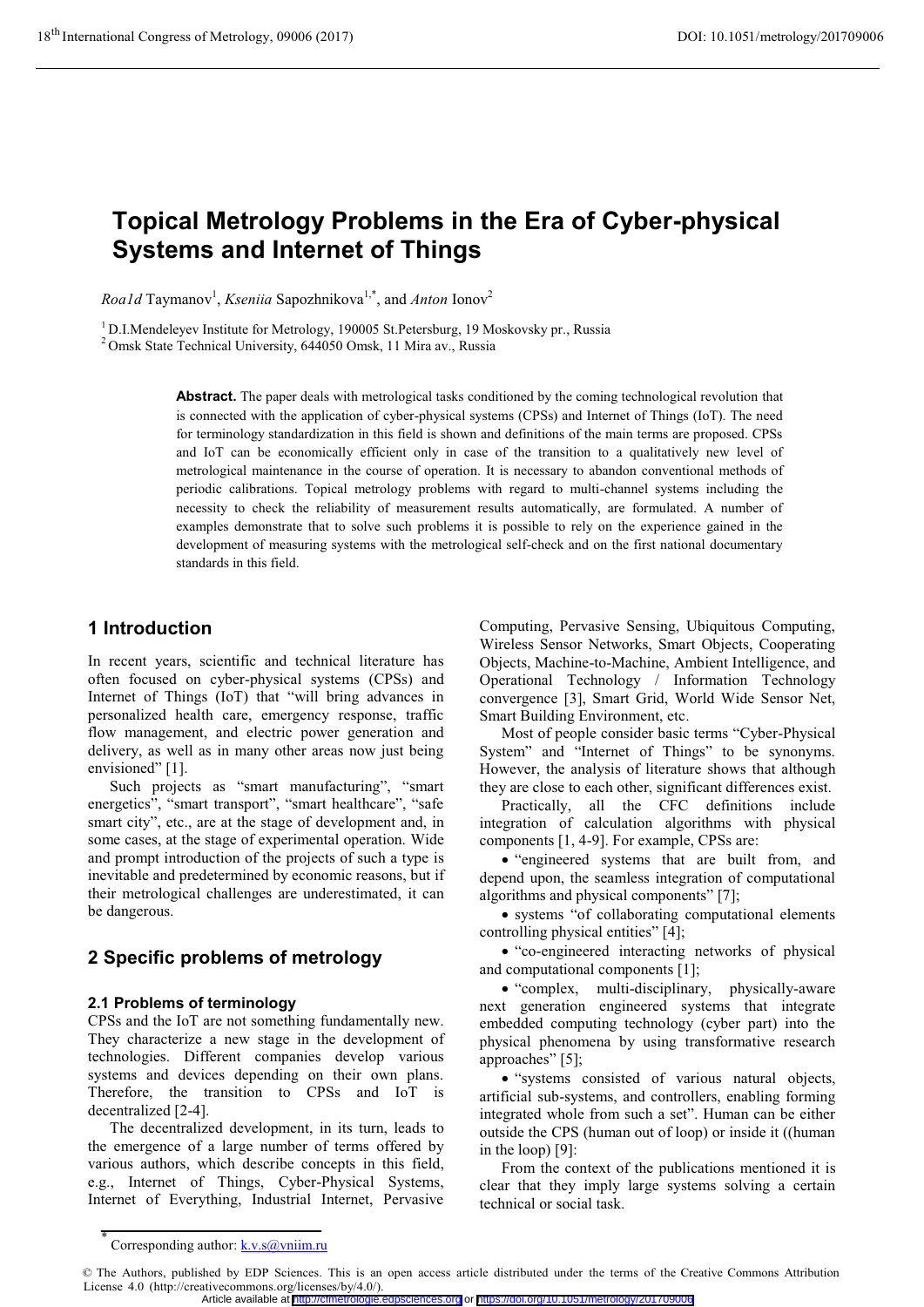In the IoT definitions the authors usually emphasize the availability of "things" identifiers and their connections with the Internet [1, 4, 10, 11- 17], e.g.:

- "a global infrastructure for the information society, enabling advanced services by interconnecting (physical and virtual) things based on existing and evolving interoperable information and communication technologies. The term "thing" is treated here in the broadest sense of the word. The "thing" can be material (physical) or immaterial (virtual), it can be an object (for example, a production) or a product, animate and inanimate, but it should be necessarily "capable of being identified in time and space and integrated into communication networks" [10, 11];

- "a network that connects uniquely identifiable "Things" to the Internet. The "Things" have sensing/actuation and potential programmability capabilities. Through the exploitation of unique identification and sensing, information about the "Thing" can be collected and the state of the 'Thing' can be changed from anywhere, anytime, by anything" [4].

- "a dynamic global network with self-configuring capabilities based on standard and interoperable communication protocols where physical and virtual "things" have identities, physical attributes, and virtual personalities and use intelligent interfaces, and are seamlessly integrated into the information network" [14].

- "a framework in which all things have a representation and a presence in the Internet…." [16].

- "a network of physical objects ("things") that are provided with unique identifiers, which makes it possible to transfer data over a network without human-to-human interaction" [13].

In accordance with [4], "a CPS starts from the interconnection and collaboration of objects in an intranet scenario and can grow to the level of interconnecting objects over the Internet…", while "IoT that starts from the lowest level of identifying an object to read …data on RFID tags and can grow to the level of networking … to do collaborative work where, in this case, it grows to the level of CPS. All in all, "IoT targets a broader view of connecting objects in a global aspect" whereas CPS is aimed "at coordinating networked objects to achieve a specific goal".

The authors of the present paper propose the following definitions of two basic terms:

- cyber-physical system is a network of interacting physical and computational components solving certain technical or social tasks. Such systems can be open (with the access to any number of unspecified people), close, and semi-open;

- Internet of Things is a technology that enables connecting uniquely identifiable "things" with the Internet, whereas the state of the 'Thing' can be changed from anywhere, anytime, by any means.

The current situation demonstrates that there is a need for normative support of works in the field of CPSs and IoT, including the development of a specialized terminological dictionary accepted by all interested sides [13, 18]. The dictionaries will allow engineers, who

develop equipment in this field, and consumers to understand each other.

#### **2.2 The issue of measurement information reliability in CPSs and IoT**

From the position of metrology, the CPSs have a number of features that distinguish them from conventional multichannel measuring systems widely used at present. These features, in the first place, are as follows:

- The number of measuring channels in one CPS even in the coming years can range from hundreds to many hundreds of thousands of units.

- Measuring channels can include sensors measuring various quantities, both electrical and non-electrical, and they can be spaced far apart.

- In many cases, operating conditions of sensors are harsh, the environment being not sufficiently strictly determined.

- During operation, such CPSs can develop, and the number of measuring channels and the variety of measurands can grow.

- In such systems, as a rule, "cloud technologies" are involved.

- Measurement information is transmitted over long distances via wired or wireless channels.

- Measurement results should be transmitted according to standardized protocols, the electronic exchange of measurement data being consistent with SI units and GUM [13].

- Real time processing of data should be carried out.

- Access to sensors for their maintenance, including metrological maintenance, is impeded in many cases.

The listed features of the CPSs pose new tasks for metrology specialists. Without solving them, the coming era of cyber-physical systems and Internet of Things will bring more dangers that hopes.

Analysis of papers and reports on CFSs and IoT shows that, as a rule, the authors of publications emphasize their attention on the algorithms of processing measurement information (or, more accurately, on a virtual model of the object / situation, which is realized using the algorithms in question) [19-21].

At the same time, the idea of minimizing human intervention in the process of collecting information is implicitly postulated, since the number of channels in the CFSs increases so much that their maintenance becomes unrealistic [2, 19, 22].

However, the most part of information which is processed in the CFSs is measurement information and comes from sensors.

Measurement information is a kind of product having a cost and consumer properties that determine this cost. The most important of them are the accuracy, characterized by an attributed uncertainty, and metrological reliability.

The metrological reliability of information is estimated by the probability with which the measurement data coming for further processing during a calibration (verification) interval can be considered reliable.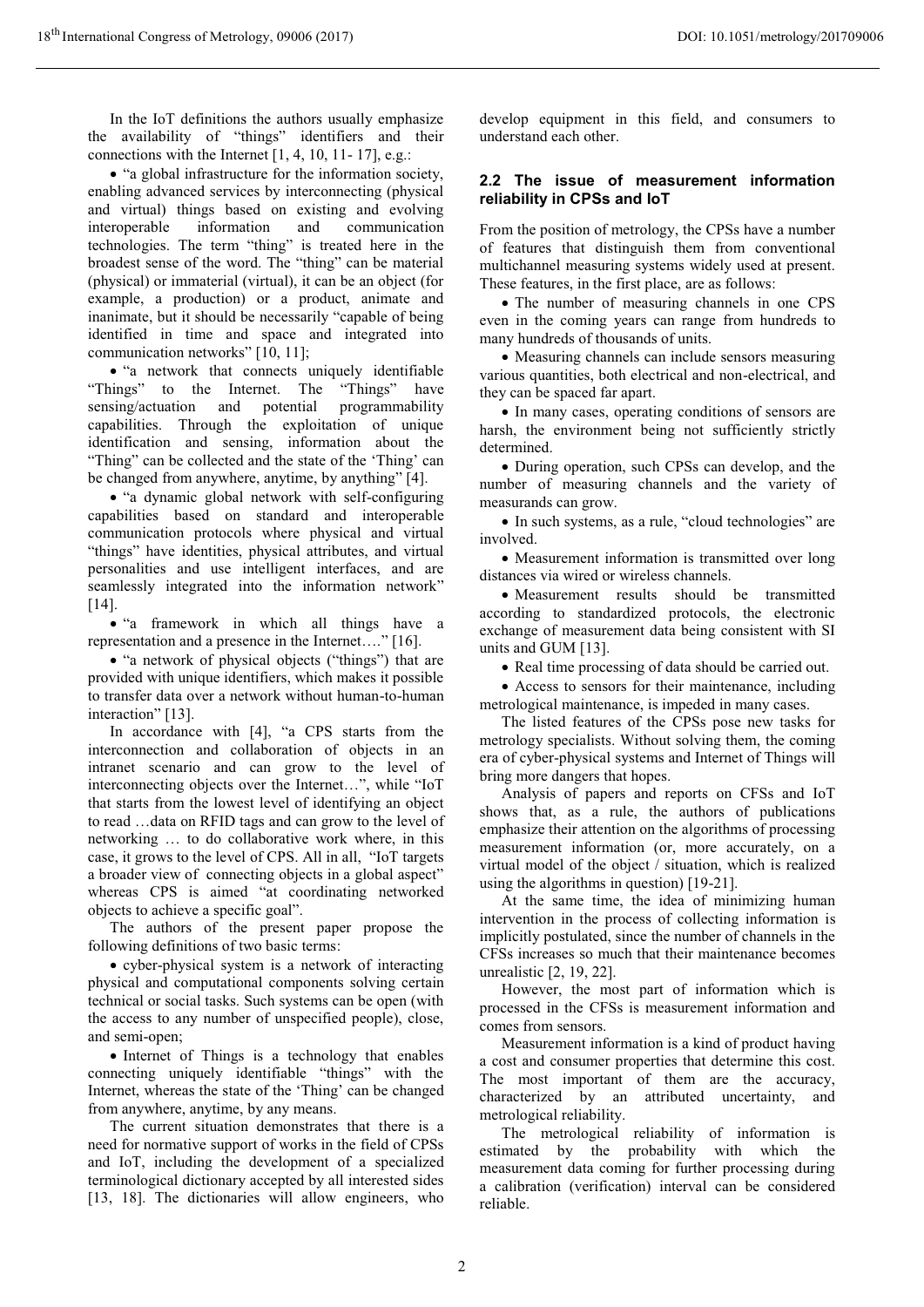At the same time, measurement information is recognized to be reliable if its uncertainty lies within the limits established in the documentation for a measurement procedure and / or an appropriate measuring instrument, including a sensor.

In section 1 it is noted that in the CFSs the operating conditions of the sensors cannot be determined quite strictly. During the calibration interval, changes in measurement conditions may take place, which go beyond the limits specified for operating conditions. Besides, the parameters of the measuring instrument may change in comparison with those stated during the calibration. These changes may occur due to:

• deviation of the metrological characteristics of the sensor used or of those of the measuring channel as a whole, for example, due to ageing;

• changes of environment parameters in the area between the sensor and the measurement object, for example, changes of humidity;

• deviation of parameters of the object itself, e.g., the deviation of its magnetic properties;

• a set of such deviations.

As a result, measurement information coming from a measuring instrument will become unreliable. This circumstance may create the risk of a manufacturing defect, accident, or even crash.

According to some estimations, at present the causes of consequences of such a type are metrological (gradual) failures in 60 % of cases. In practice, however, attempts to avoid such failures using the traditional methods of calibration or verification (even for 2-3 year calibration or verification intervals) are not a key to success. Up to 12 % of measuring instruments coming for regular calibration in the course of their operation, have the uncertainty that exceeds permissible limits.

Therefore, it is clear that the concept of the "metrological reliability of measurement information" is broader than the concept of the "metrological reliability" of a measuring instrument, which according to [23], is defined "as the reliability of a measurement instrument in terms of maintaining its metrological "health". Measurement information can be unreliable even in case if it has been obtained using a measuring instrument that is "healthy" in a metrological sense.

Even simple automation of equipment control, reducing the amount of process control carried out by an operator, increases the requirements for metrological reliability of measurement information used.

It becomes less and less acceptable:

- to check the metrological "health" of measuring instruments by conventional methods of periodic calibration or verification;

- to enhance the reliability of measurement results by shortening calibration (verification) intervals.

In addition, the need arises more and more frequently not to interrupt the operation process of sensors embedded in equipment during 10-15 years due to safety requirements. Therefore, investigations have originated with the aim to search simplified methods of metrological health checking [24].

Creation of CPSs and transition to the IoT implies a sharp increase of the intervals between the maintenance of built-in measuring instruments and the means for processing measurement information. This fact incommensurably increases the requirements for the metrological reliability of measurement information, and actualizes the development of methods and means that ensure their implementation. Metrological failures in large systems can lead to very serious consequences.

However, engineers who are developing the equipment, often believe that the reliability of measurement information is guaranteed by sensor manufacturers, and an additional role of filtering and rejecting measurement results can be performed by the data processing algorithms [2, 20, 25, 26].

Actually, qualitatively new methods for checking the reliability of measurement information are necessary here. New concept of metrological maintenance should take into account fast decrease in cost and acceleration of moral ageing of sensors and other measuring instruments.

Since the expected lifetime of many CPSs will be equal to decades, their modernization should be performed without stopping their operation. The periodic calibration procedures in the course of the operation process should be excluded, as a rule. Instead, gradual replacement of outdated components with newer ones calibrated should be done.

Such an approach stipulates tightening up the requirements for the metrological reliability of CPS components. Fulfillment of these requirements should be provided based on technology, manufacturing culture, and results of accelerated tests. Such tests are applied in metrology practice.

Documentary standards are known, in particular, [27], aimed at metrological comparability of test results. The data on the metrological reliability of sensors intended for operation in the CPS should be included in specifications as mandatory characteristics.

This action will enable shifting towards the ensurance of objects facing with danger due to CPS failures that can lead to significant economic losses. As a result, the responsibility of engineers developing CPSs and IoT and manufacturers will increase.

The steps aimed at enhancing the metrological reliability of sensors and other network components are very important.

However, checking the reliability of measurement information used continued to be a challenge. The metrological failure of a system component is not the only cause for defects in system operation.

To solution of the task by an economically efficient way can be found based on special features of CPSs and other IoT systems as the objects of metrological maintenance.

#### **2.3 Features of CPSs and other IoT systems as the objects of metrological maintenance**

In different CFSs and other components built using the IoT technology, huge amounts of data are generated,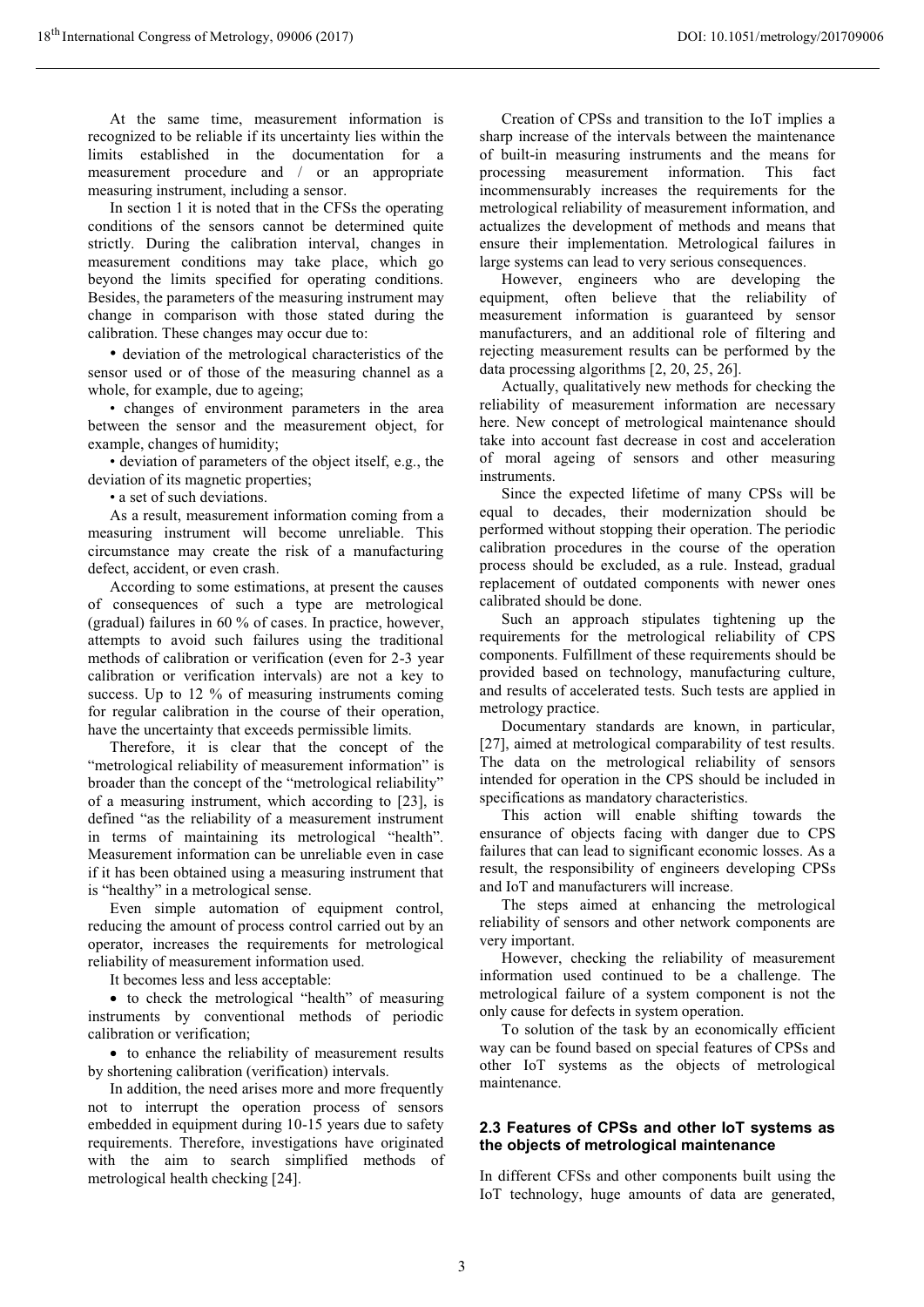transmitted and received, including those data that characterize the quality of functioning.

As it was explained above, if measurement information is unreliable (inaccurate), this situation may be dangerous. However, analysis of human bio-sensory systems testifies that development of systems characterized by reliable measurement information is possible. The main features of such systems are:

- predicting the future state by automatic revealing of defects at an early stage of their formation (by the feeling of pain, understanding that sensitivity is worsening or perception is inadequate, etc,);

• sensor redundancy;

- application of compensating information from other sensor systems or supplementary means.

If one relies upon the Nature experience, it is possible to conclude that to ensure the reliability of measurement information, it becomes necessary to predict the metrological state of such systems and, if necessary, to correct measurement results.

In other words, the task of predicting the state of sensors, measuring channels as the whole and measurement objects becomes urgent. Then, on the basis of results obtained, the task arises to develop some correction methods that will allow prolonging the process of functioning a CPS and components of the IoT.

Galar in [28] singles out 4 consequent steps of scientific solution of such a task:

- descriptive analytics (what happened?);

- diagnostic analytics (why did it happened?)

- predictive analytics (what will happen?)

- prescriptive analytics (how can we make it happen?).

With regard to sensors and measuring channels, realization of these steps should stipulate:

- development of methods and, if necessary, embedded measuring instruments providing detection of the growth of uncertainty of sensors and measuring channels;

 $\bullet$  determination of the uncertainty growth causes;

- estimation of the term when measurement uncertainty will exceed permissible limits (with high probability) stated in specifications;

- analysis of opportunities and necessity for measurement result correction:

> $\checkmark$  if correction is necessary and possible, development of correction algorithms;

 $\checkmark$  if correction is impossible, in particular, due to economic reasons, development of methods and instruments informing customers about a coming metrological failure.

For sensors, CPS measuring channels and systems (components) of IoT in the course of their operation process, all the above procedures should be made automatically.

The main difficulty in solving these tasks is connected with detecting the increase in measurement information uncertainty. It is necessary to have reference values with which it is possible to compare the values of corresponding quantities obtained after processing the signals coming from sensors and measuring channels. As

a result of such a comparison, to reveal an undesirable effect is possible. It should be noted that the application of a reference standard, as a rule, is excluded since keeping a comparable cost, to provide a higher metrological reliability for a complicated reference standard seems to be unreachable.

However, CPS development was preceded by numerous developments of measuring systems of responsible designation. Usually, they had less measuring channels than CPSs, but like CPSs they were characterized by difficult access to measuring channels and sensors which prevented metrology specialists from performing calibrations (verifications) during many years.

The experience obtained in carrying out these works has demonstrated that under certain conditions for the considered goal, reference values of special quantities formed on the basis of redundancy (applied to a special situation) in a CPS or other systems based on the IoT, can be used. The redundancy can be of structural (space), temporal, or functional (informational) type. It is important that the quantity, the value of which is accepted as the reference one, depends on the main sources of the uncertainty growth to a significantly lesser extent than the measurand.

Taking into account the above-said, a concept of metrological self-check (MSC) was formulated. The MSC is an automatic check of metrological "health" of sensors and measuring systems [29. 30]. It enables detecting and evaluating deviations of the main metrological characteristics from their values stated at a previous calibration. Processing of MSC result sequences in the course of the operation process makes it possible to predict the time interval during which the metrological characteristics of each channel will correspond to those given in specifications.

In a number of cases, MSC enables correcting uncertainty or shifting to another operation algorithm to decrease this uncertainty. Such a way results in an opportunity to substantiate an increase in operation durability of a system measuring channel (without calibration or sensor replacement) in comparison with an analogous channel without the MSC function.

The development of the MSC theory, based on the redundancy application as well as documentary standards contributing to its implementation has been carried out in Russia since the early 80s. In accordance with the Russian documentary standards [31, 32], measuring systems with MSC and sensors with MSC are called intelligent ones.

In various countries, teams dealing with the development of intelligent measuring systems and sensors were formed. For example, in Russia such teams were organized in Chelyabinsk, Ufa, Omsk, St. Petersburg, etc. Interesting works have been performed in Great Britain, Germany, USA, Ukraine, China, and other countries [17]. These approaches are applied in a number of sensors and measuring systems, e.g., described in [33-37].

Fig.1 illustrates the increase of interest, the specialists show in the development of intelligent measuring instruments corresponding to the above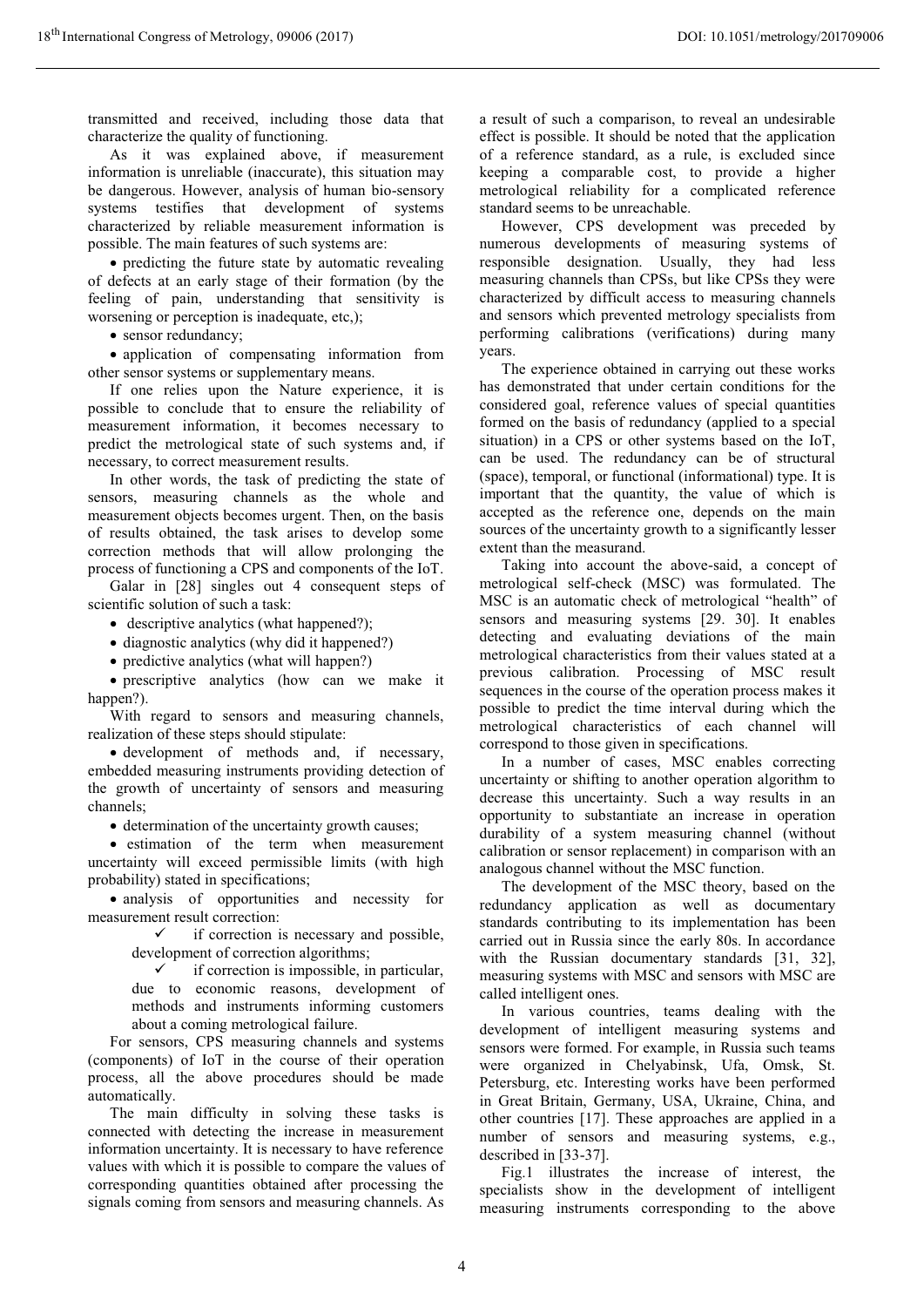definition. The statistical data were obtained using the bibliographic database "Scopus". The vertical axis presents the percentage of publications in the field of "measurement", which contain the term "metrological self-check" or words close to it in meaning.



**Fig.1.** The level of interest the specialist show in the development of intelligent measuring instruments

Intelligent measuring system (IMS) can be built based on intelligent sensors included in measuring channels, but at present, a product range is very limited. However, IMS can be created also in the case if all the measuring channels contain sensors of conventional types (without any redundancy). Moreover, the MSC can reveal the growth of uncertainty caused by unexpected variation of measurement conditions.

In particular, MSC can be provided based on checking the correspondence between the sequences of results of measuring technological process parameters and patterns inherent in both the technological process and parameter interconnections. The MSC of such a type usually enables checking the level of critical uncertainty components, i.e., the components that are dominating or growing comparatively quickly.

To develop IMSs, at the starting stage, it is necessary to fulfill a metrological analysis of uncertainty components. It stipulates the studies of:

 $\bullet$  expected operation conditions (including both a transient mode and steady run);

 $\bullet$  operation experience of analogous sensors and measuring channels to estimate the character of uncertainty variations;

 $\bullet$ "weak points" of analogs (design elements and units that are "responsible" for the uncertainty growth);

 features of design and manufacturing technology of measuring channels.

Results of additional tests (including forced tests) of analogs as well as units and prototypes of measuring channels under development can be supplemented to this list.

After such an analysis, uncertainty components should be ranked by the grade of danger in the course of longterm operation. Then, the critical uncertainty components should be chosen from them [29-32]. Developing CPSs, such a set of procedures is also

necessary.

In a multichannel measuring system and, especially, in IMS or CPS, as a rule, a significant volume of calculations is carried out using measurement results characterized by uncertainties. Therefore, in the systems mentioned, realization of metrological auto-support of the metrological software is expedient. Such a support makes it possible to decrease the uncertainty and, as a result, to enhance the system metrological reliability too [38]. Besides, the metrological auto-support of software, which relies upon the patterns of information flow variations in a number of measuring channels and upon a time delay of these flows, should reveal and block hacker attacks.

## **3 Measuring system with MSC as a model of CPS**

One of the multichannel systems that can be considered as a CPS simplified model is a system for measurement of pure water flow intended for water commercial accounting within a town or several its districts.

The channels with flowmeters are connected, practically, to the input of each house. A node flowmeter evaluates a total consumption of water in all apartments located in the house. Measurement information from each house is transmitted to a remote server of the measuring system, which calculates the cost of the water consumed.

The MSC can be organized using the comparison between information from flowmeters installed in apartments and the node one, analysis of flow dynamics as well as data obtained if the redundant but known information passes through a communication channel to the server. The MSC enables detecting flowmeters that need metrological maintenance, revealing sections of water supply requiring a priority checking, or, perhaps, immediate repairing as well as decreasing the risk of conflicts [37].

MSC of a system measuring tension of reinforcing steel ropes located on the concrete vessel of nuclear reactor, enhances the reliability of measurement information with regard to each rope. Thereby, taking into account climatic and other impacts, the MSC contributes to extension of safe operation lifetime of nuclear power plant.

As a simplest analogous system, it is possible to consider a system intended for providing diagnostics of threaded connections fastening a cover to a turbine unit body at a hydroelectric power plant. The thing is that a changing water pressure and vibration of the turbine body can weaken these connections. The early warning about a starting breakout process is the guarantee of safe operation.

IMS includes a set of 8 load washers (LW) mounted under internal screws on double-end bolts fastening the cover and an electronic unit connected with the load washers by high frequency cables [37, 39]. Each LW contains three measuring channels, each of them being made based on a quartz resonator. The LWs operate using surface acoustic waves.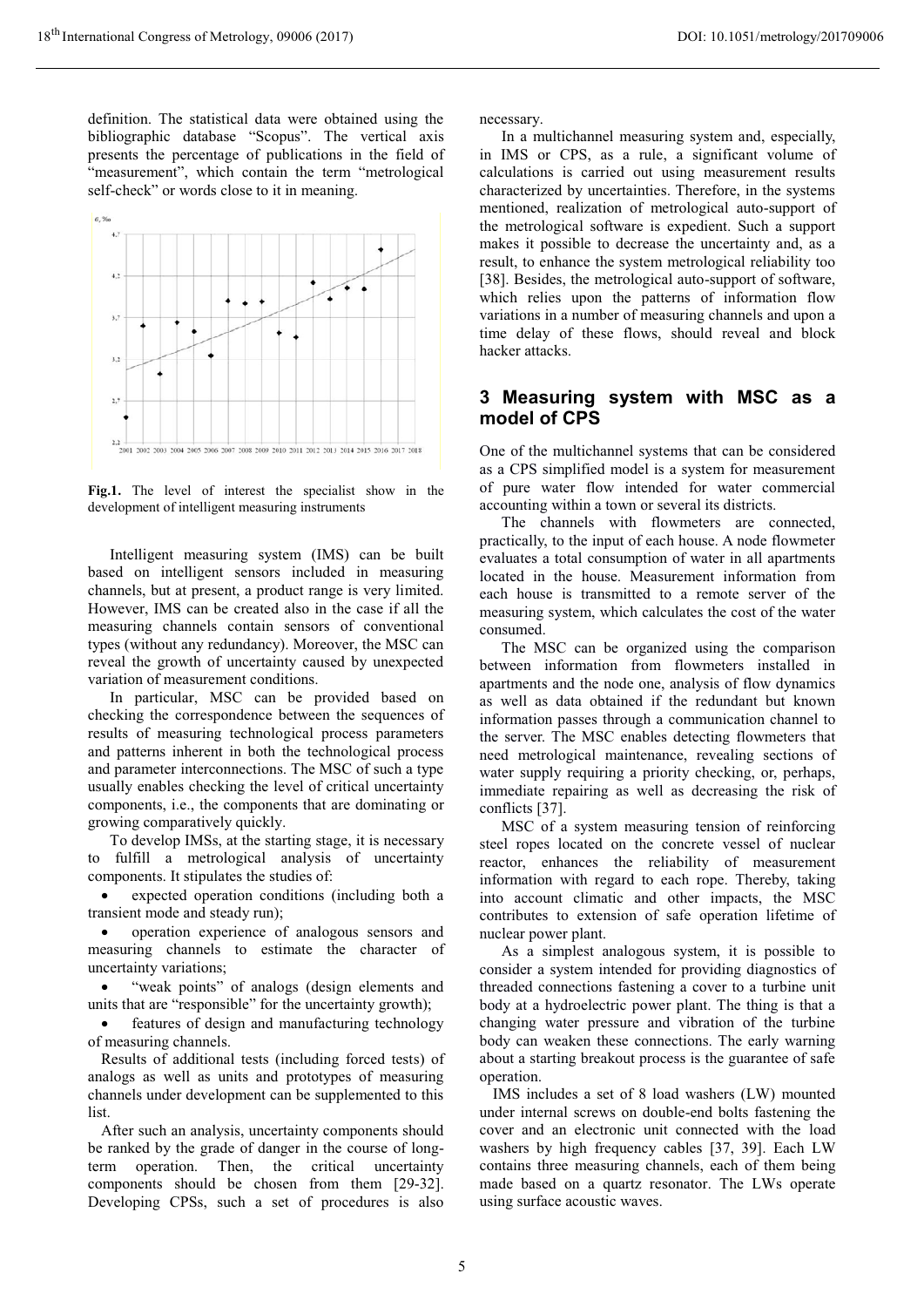The detailed analysis has shown that MSC can be organized using the following "redundant" information:

- variations of a compression force for various LWs of this multichannelsystem, really, correlate with each other;

- in case of a defect in some measuring channel or in case of weakening of some threaded connection, variations of the values of the force measured, do not take place in all the LWs concurrently;

- a channel measuring the maximum compression force, is for the most part, the most stable; therefore, for each LW it can be used as a reference one.

Organization of the MSC enables enhancing a calibration interval for this system, and thereby, to decrease greatly the risk of accidents.

# **4 Conclusion**

The era of cyber-physical systems and the Internet of Things is inevitably approaching, many people write about its attractive opportunities, but until present, there is still no unity in defining these terms.

The process of designing networks of interacting physical and computational components, which form the basis of "smart and safe cities", "smart healthcare" and other "smart" facilities, has already begun in a number of countries.

Nevertheless, attention to new metrological tasks related to ensuring the economic efficiency and safety of these networks is nit suficient.

In the networks, big volumes of information are generated, transmitted, received and processed. They are applied for making control decisions and actions as well. Traditional methods of metrological maintenance of measuring instruments in the course of their operation, stipulating 2- or 3-year intervals between metrological maintenance operations, are not economically acceptable for cyber-physical systems. At the same time, these methods unable providing the reliability of measurement information with the required probability.

It is necessary to develop international documentary standards, as well as methods and means (both hardware and software) focused on:

 improving the metrological reliability of CPSs components and organizing automatic continuous monitoring of the reliability of measurement information in cyber-physical systems and other IoT systems;

protecting these systems from unauthorized access.

Methods of metrological self-check, which are developed for sensors and measuring systems of responsible designation, as well as national documentary standards in this field, should become, in our opinion, the basis of these developments.

## **References**

- 1. Cyber-physical-systems [Internet]. Available: https://www.nist.gov/el/cyber-physical-systems.
- 2. F. Mattern, C. Floerkemeier, Lecture Notes in Comput. Sci., **6462**, 242 (2010).
- 3. K. Lonergan, *Taming the IoT terminology zoo: what does it all mean?* [Internet]. Available: http://www.information-age.com/taming-iotterminology-zoo-what-does-it-all-mean-123459907/.
- 4. R. Minerva, A. Biru, D. Rotondi, *Towards a definition of the Internet of Things (IoT)* (Telecom Italia S.p.A., 2015).
- 5. V. Gunes, S. Peter, T. Givargis, F. Vahid, KSII T Internet Info, **8 (12)**, 4242 (2014).
- 6. R. Rajkumar, I. Lee, L. Sha, J. Stankovic, *Proc. of 47th Design Autom. Conf.*, 731 (CA, USA, 2010).
- 7. Cyber-Physical Systems: Overview [Internet]. Available: http://www.sei.cmu.edu/cyber-physical/.
- 8. Ed. S. Yatsyshyn, B. Stadnyk, *Cyber-Physical Systems: Metrological Issues* (IFSA Publ., 2016).
- 9. L. Chernyak, Otkrytye Sistemy (Open Systems J), **2**, 10 (2014). *In Russian.*
- 10. Recommend. ITU-T Y.2060: *Overview of the Internet of Things* (ITU-T, 2012).
- 11. Recommend. ITU-T Y.2069: *Terms and definitions for the Internet of Things* (ITU-T, 2012).
- 12. *The Internet of Things: Opportunities and Applications across Industries* (SAS, 2016).
- 13. EURAMET SRT-n02: *Uniform communication interfaces in metrology for the Internet of Things* (2015).
- 14. Enabling Consumer Connectivity Through Consensus Building [Internet]. Available: http://standardsinsight.com/ieee\_company\_detail/co nsensus-building.
- 15. IAB RFC 7452, *Architectural Considerations in Smart Object Networking* (2015).
- 16. *The Internet of Things: Overview* (Internet Society, 2015).
- 17. Internet of Things: Features, Challenges, and Vulnerabilities. [Internet]. Available:

http://elvedit.com/journals/IJACSIT/wpcontent/uploads/2015/02/internet-of-things.pdf

- 18. K. Sapozhnikova, A. Pronin, I. Druzhinin, R. Taymanov, *Proc. of 14th IMEKO TC10 Workshop*, 181 (Italy, 2016).
- 19. M. Chui, M. Loffler, R. Roberts, McKinsey Quaterly (March 2010).
- 20. Y. Sun, H. Song, A. J. Jara, R. Bie, IEEE Access: Spec. sect. on smart cities, **4**, 766 (2016).
- 21. O. Vermesan, P. Friess, *Internet of Things – From Research and Innovation to Market Deployment* (River Publish., Denmark, 2014).